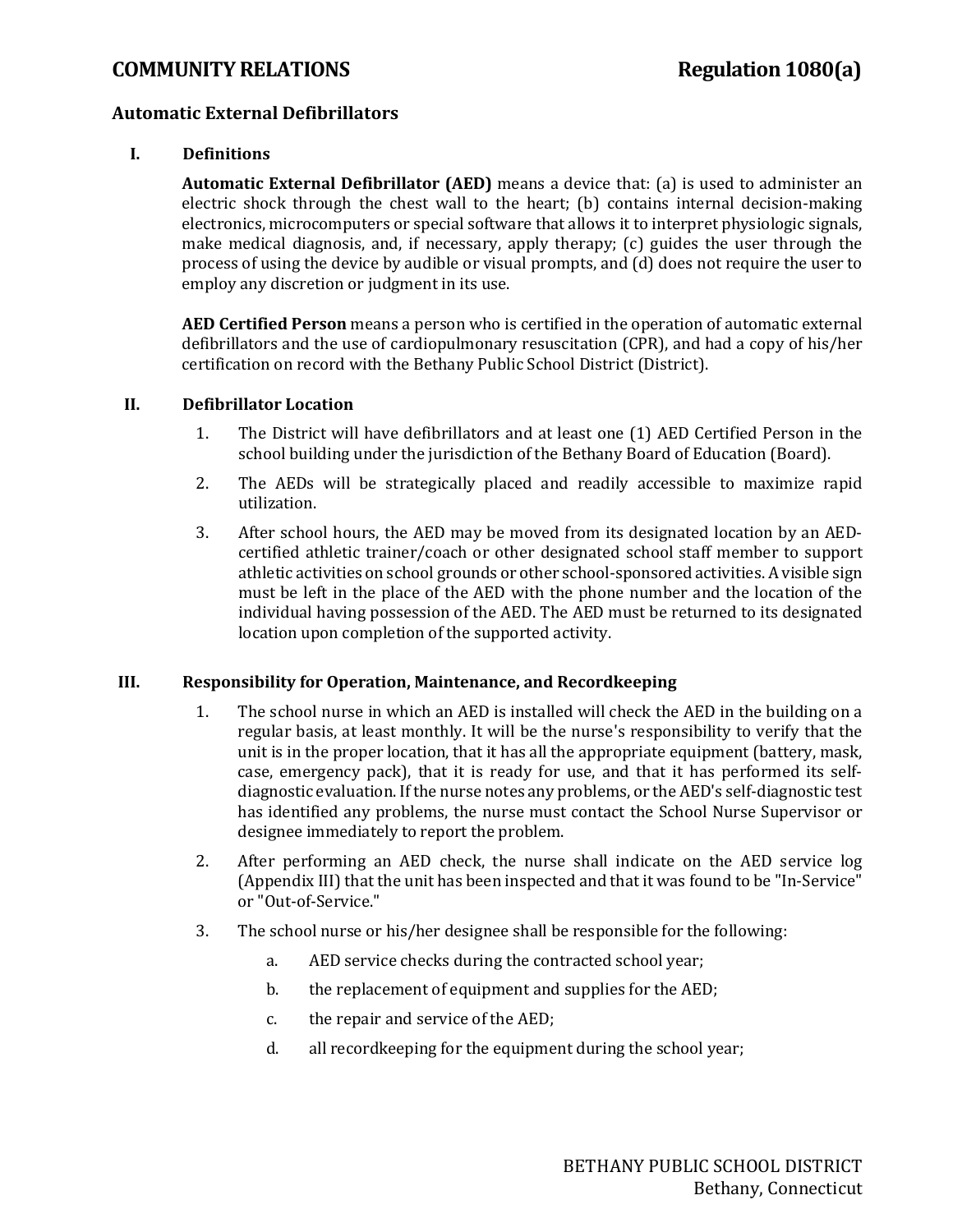- e. providing/scheduling training for all Board employees who require such training or would like to receive such training;
- f. maintaining a list of AED certified persons;
- g. maintaining all records concerning incidents involving the use of an AED;
- h. maintaining copies of the certifications signed by the AED certified persons (Appendix IV);
- i. reporting the need for revising the AED policy and administrative regulations to the Superintendent or his/her designee.

### **IV. Training for AED certified persons**

The Board will provide initial training or refresher training to the following classes of individuals on an annual basis:

- 1. school nurse;
- 2. intramural coaches;
- 3. all building administrators; and
- 4. other designated faculty and staff at the school.

The training will be provided in accordance with the standards set forth by the American Red Cross or American Heart Association. Individuals completing this training will be considered an AED certified person.

### **V. Procedures for Use of an AED**

- 1. To the extent practicable, AEDs should be retrieved and used by AED certified persons or other trained emergency medical services personnel. In the event no AED certified person or other trained emergency medical services personnel are available or present, an AED may be used by any individual in order to provide emergency care to an individual who may be in cardiac arrest or who may be experiencing a lifethreatening emergency.
- 2. AEDs may only be used in medically appropriate circumstances.
- 3. In the event of use, the school nurse shall promptly thereafter complete an AED check and verify that the unit is in the proper location, that it has all the appropriate equipment (battery, mask, case, emergency pack), that it is ready for use, and that it has performed its self-diagnostic evaluation. Any problems with the AED shall be immediately reported to the School Nurse Supervisor.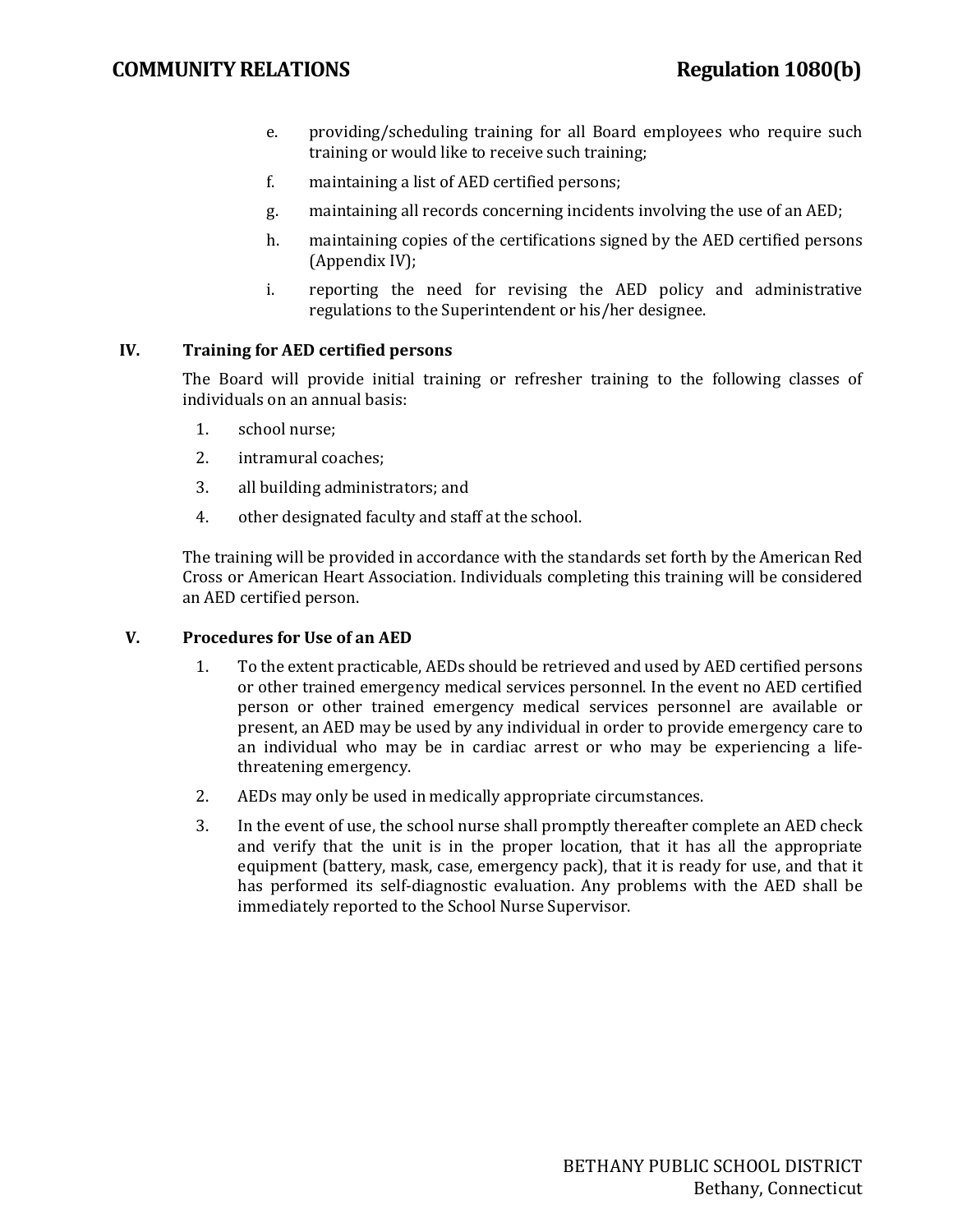## **COMMUNITY RELATIONS Regulation 1080(c)**

Legal References: Connecticut General Statutes § 19a-175

Connecticut General Statutes § 19a-197

Connecticut General Statutes § 52-557b

Connecticut General Statutes § 10-212d

Regulations of Connecticut State Agencies, Department of Public Health 19a-179- 1 et seq.

Regulation approved: January 7, 2016<br>Regulation revised: October 6, 2016 Regulation revised: October 6, 20<br>Regulation revised: April 8, 2020 Regulation revised: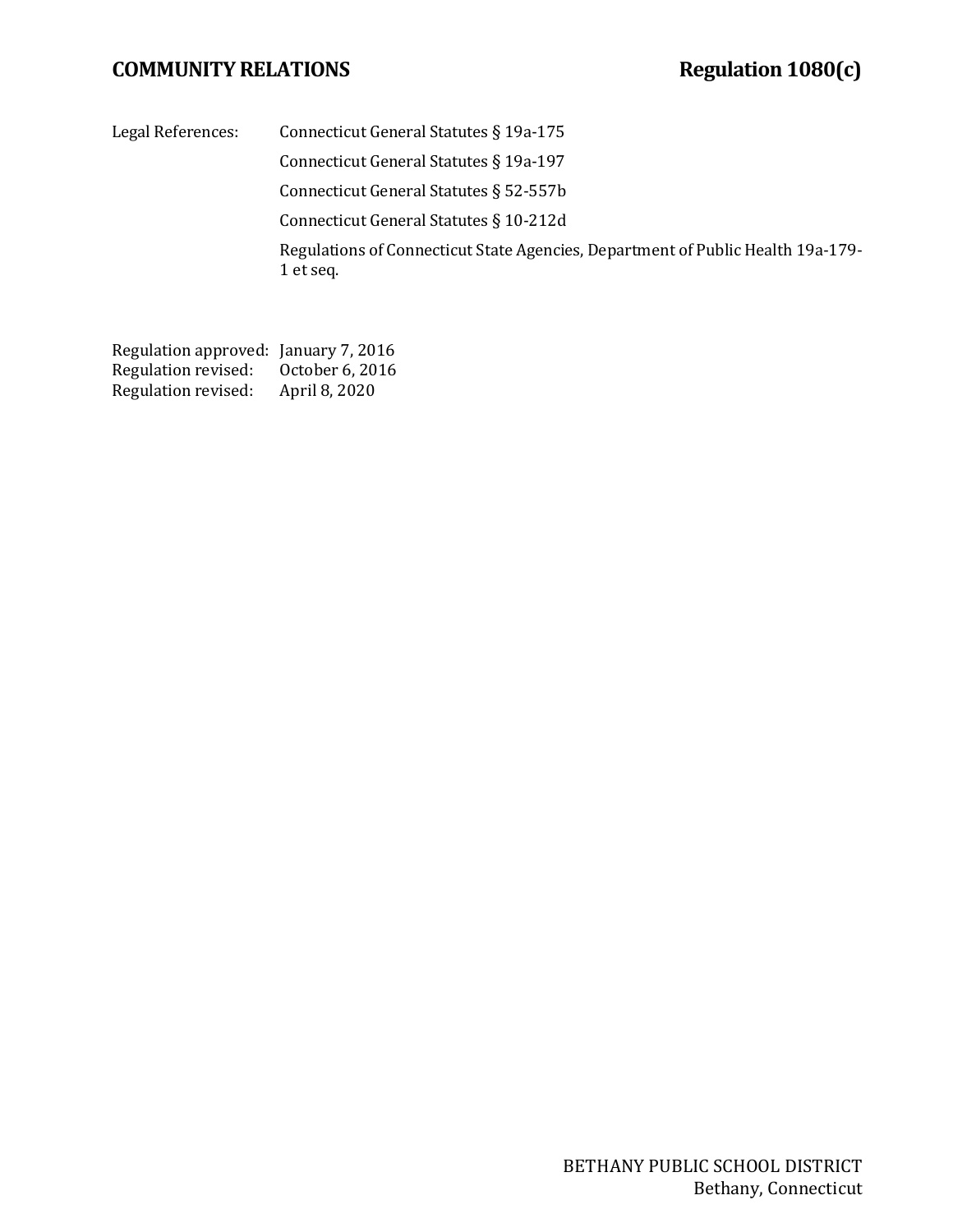# **AUTOMATIC EXTERNAL DEFIBRILLATOR LOG**

Any time the AED is retrieved and/or used, the AED must be returned to its original location after retrieval/use and the individual returning the AED must complete the necessary information below:

| Retrieved<br>(Date & Time) | $\mathbf{In}\text{-}$<br>Service | *Out-of-<br>Service | Returned<br>(Date & Time) | In-<br><b>Service</b> | *Out-of-<br><b>Service</b> | <b>User Signature</b> |
|----------------------------|----------------------------------|---------------------|---------------------------|-----------------------|----------------------------|-----------------------|
|                            |                                  |                     |                           |                       |                            |                       |
|                            |                                  |                     |                           |                       |                            |                       |
|                            |                                  |                     |                           |                       |                            |                       |
|                            |                                  |                     |                           |                       |                            |                       |
|                            |                                  |                     |                           |                       |                            |                       |
|                            |                                  |                     |                           |                       |                            |                       |
|                            |                                  |                     |                           |                       |                            |                       |
|                            |                                  |                     |                           |                       |                            |                       |
|                            |                                  |                     |                           |                       |                            |                       |
|                            |                                  |                     |                           |                       |                            |                       |
|                            |                                  |                     |                           |                       |                            |                       |
|                            |                                  |                     |                           |                       |                            |                       |
|                            |                                  |                     |                           |                       |                            |                       |
|                            |                                  |                     |                           |                       |                            |                       |
|                            |                                  |                     |                           |                       |                            |                       |
|                            |                                  |                     |                           |                       |                            |                       |
|                            |                                  |                     |                           |                       |                            |                       |
|                            |                                  |                     |                           |                       |                            |                       |
|                            |                                  |                     |                           |                       |                            |                       |
|                            |                                  |                     |                           |                       |                            |                       |
|                            |                                  |                     |                           |                       |                            |                       |

\*If out-of-service, immediately contact the School Nurse or school administrator.

Form 1080-Log –Revised October 6, 2016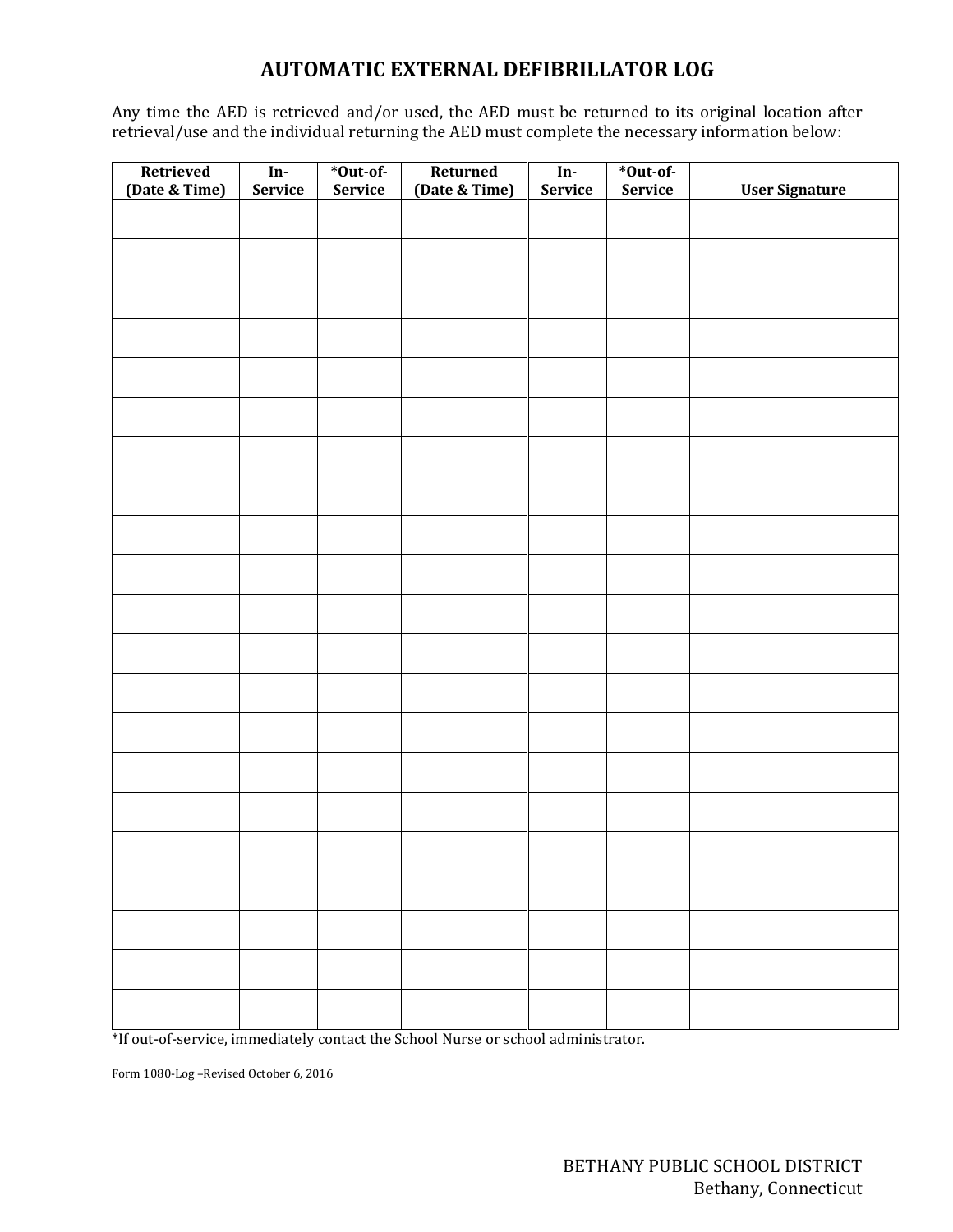## **AUTOMATIC EXTERNAL DEFIBRILLATOR INCIDENT REPORT**

|                                                                                                             | Date Report is being completed:<br><u>Date of Incident:</u>                          |  |  |
|-------------------------------------------------------------------------------------------------------------|--------------------------------------------------------------------------------------|--|--|
|                                                                                                             | Name of individual on whom AED was used:<br>Name of individual on whom AED was used: |  |  |
| Age of individual on whom AED was used:<br><u>equal</u> the manufacture of individual on whom AED was used: |                                                                                      |  |  |
|                                                                                                             |                                                                                      |  |  |
|                                                                                                             |                                                                                      |  |  |
|                                                                                                             | Parent of Student                                                                    |  |  |
|                                                                                                             |                                                                                      |  |  |
| Describe incident:                                                                                          |                                                                                      |  |  |
|                                                                                                             |                                                                                      |  |  |
|                                                                                                             |                                                                                      |  |  |
|                                                                                                             |                                                                                      |  |  |
|                                                                                                             |                                                                                      |  |  |
|                                                                                                             |                                                                                      |  |  |
|                                                                                                             |                                                                                      |  |  |
|                                                                                                             |                                                                                      |  |  |
|                                                                                                             |                                                                                      |  |  |
| List series of events from the beginning of the emergency until its conclusion:                             |                                                                                      |  |  |
|                                                                                                             |                                                                                      |  |  |
|                                                                                                             |                                                                                      |  |  |
|                                                                                                             |                                                                                      |  |  |
|                                                                                                             |                                                                                      |  |  |
|                                                                                                             |                                                                                      |  |  |

Signature of person completing form:

**Please forward to the School Nurse no later than 48 hours after the incident.**

Form 1080-Report – Revised October 6, 2016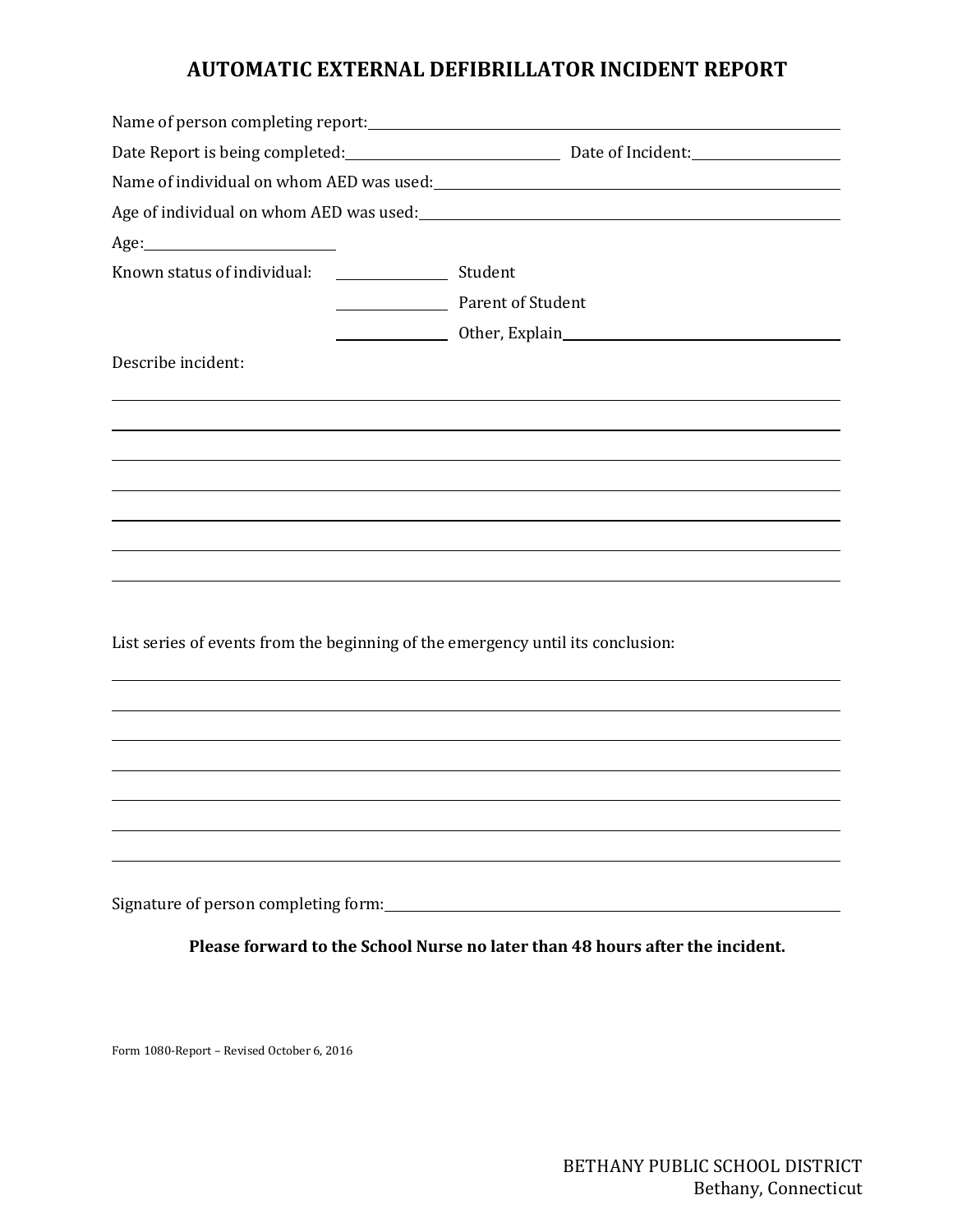# **AUTOMATIC EXTERNAL DEFIBRILLATOR SERVICE LOG**

| <b>Date</b> | <b>Inspected and</b><br>In-Service | <b>Inspected and<br/>Out-of-Service</b> | <b>Signature of Nurse</b> |
|-------------|------------------------------------|-----------------------------------------|---------------------------|
|             |                                    |                                         |                           |
|             |                                    |                                         |                           |
|             |                                    |                                         |                           |
|             |                                    |                                         |                           |
|             |                                    |                                         |                           |
|             |                                    |                                         |                           |
|             |                                    |                                         |                           |
|             |                                    |                                         |                           |
|             |                                    |                                         |                           |
|             |                                    |                                         |                           |
|             |                                    |                                         |                           |
|             |                                    |                                         |                           |
|             |                                    |                                         |                           |
|             |                                    |                                         |                           |
|             |                                    |                                         |                           |
|             |                                    |                                         |                           |
|             |                                    |                                         |                           |
|             |                                    |                                         |                           |
|             |                                    |                                         |                           |
|             |                                    |                                         |                           |

**Once per month or more often the school nurse will inspect the AED. If the AED is out-of-service or does not have the appropriate equipment, the school nurse will contact the School Nurse Supervisor or designee immediately.**